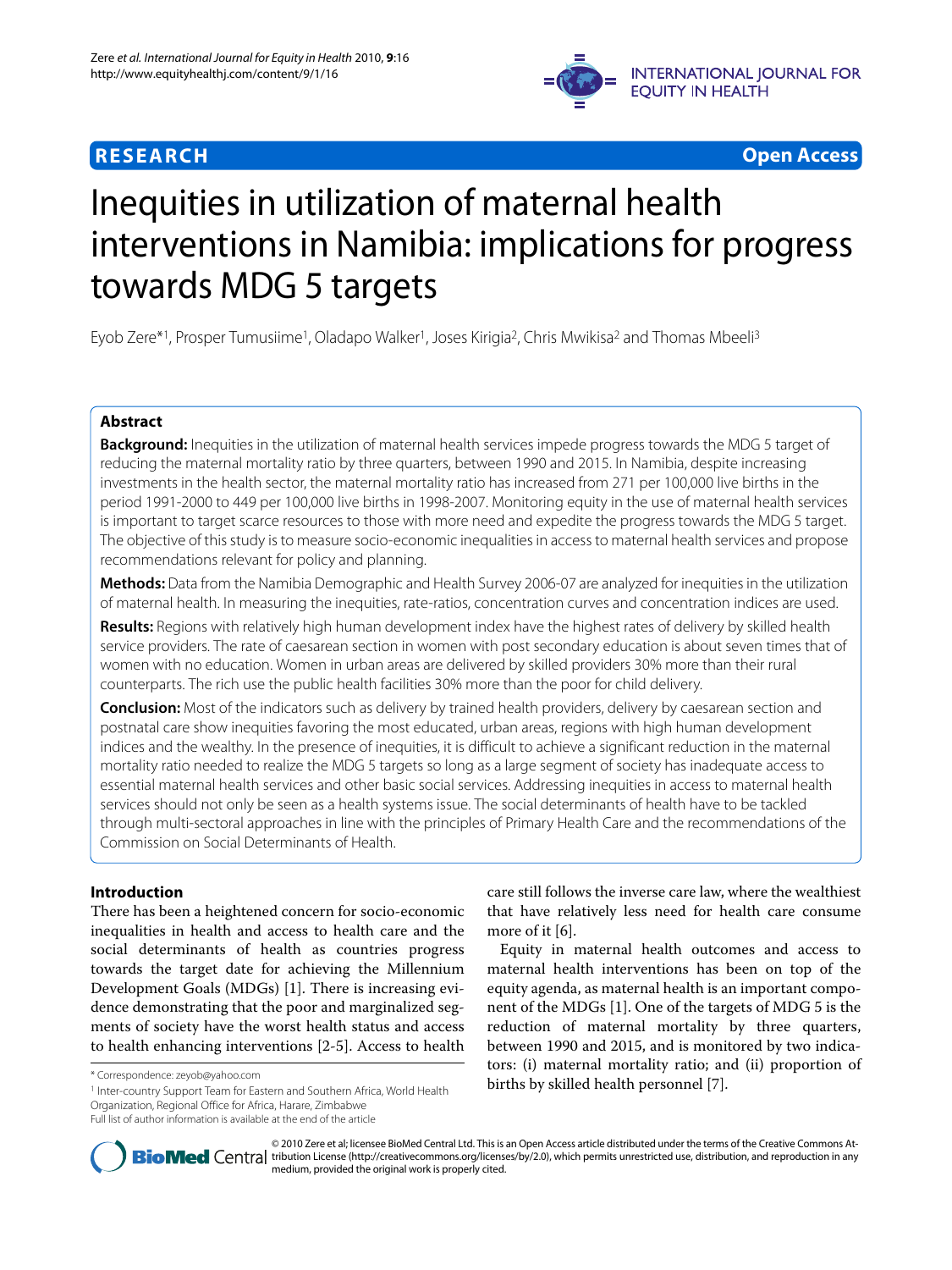Monitoring equity in maternal health and health services is important in order to target scarce public resources to those with more need and enhance the progress towards achieving the global targets. A goal that is defined in terms of population averages can result in inequities if efforts are not made to reach the poor and vulnerable. Furthermore, it is very difficult to achieve the health MDG targets without addressing inequities in health and health care, since it is among the poorest groups that the indicators are unfavourable and that there is a significant potential for improvement [[1\]](#page-10-0).

The maternal mortality ratio in Namibia has increased from 271 per 100,000 live births in the period 1991-2000 to 449 per 100,000 live births in the period 1998-2007 [\[8\]](#page-10-5). Although it is important to disaggregate the maternal mortality ratio by some critical social determinants such as education and geographical location (e.g. region), this is not possible in the current case, as the DHS report does not provide this due to smallness of the sample size used.

The increase in maternal mortality has been witnessed despite a relatively good and increasing coverage of maternal health interventions such as antenatal care and delivery by skilled health workers [\[8](#page-10-5)]. Thus, to reverse the trend and eventually achieve the target of reducing maternal mortality, it is necessary to analyze the situation using the equity lens and endeavour towards reaching those that are lagging behind in terms of the health outcomes and uptake of essential maternal health interventions.

The objective of this study is therefore to identify and measure socio-economic inequalities in access to maternal health services using data from the Namibia Demographic and Health Survey (NDHS) and propose recommendations relevant for policy and planning.

#### **Brief country profile**

Namibia is a country in the South Western part of Africa covering a land area of 824,000 square kilometers. According to the 2001 population and housing census, the population was about 1.8 million with an intercensal growth rate of 2.6% per annum [\[9](#page-10-6)].

Namibia is a lower middle income country [\[10\]](#page-10-7). The human Development Index (HDI) was 0.686 (medium human development) in 2007 and the country ranked 128th out of 182 countries on the HDI scale [\[11](#page-10-8)]. However, this average figure masks the fact that there are certain segments of the Namibian society whose HDIs may fall under the low human development category [[12\]](#page-10-9). A Gini index of 60.3 [\[13](#page-10-10)] indicates that the country is one of those with the highest income inequality in the world. Table 1 below presents data on selected health and development indicators [[8,](#page-10-5)[10](#page-10-7)[,14](#page-10-11)[,15](#page-10-12)].

#### **Table 1: Namibia: selected health and development indicators**

| <b>Indicator</b>                                                                                 | Value |  |  |  |
|--------------------------------------------------------------------------------------------------|-------|--|--|--|
|                                                                                                  |       |  |  |  |
| Life expectancy at birth (years, 2007)                                                           |       |  |  |  |
| Infant mortality rate per 1000 live births (2002-2006)                                           |       |  |  |  |
| Under-five mortality rate per 1000 live births (2002-2006)                                       | 69    |  |  |  |
| Total fertility rate (2006-2007)                                                                 | 3.6   |  |  |  |
| Maternal mortality ratio per 100,000 live births (1998-2007)                                     | 449   |  |  |  |
| Percentage of pregnant women receiving antenatal care<br>from a skilled provider (2006-2007) (%) | 94.6  |  |  |  |
| Percentage of child deliveries by a skilled provider (2006-<br>2007) (%)                         | 81.4  |  |  |  |
| Adult (15-49 years) HIV prevalence rate (2008) (%)                                               | 15.3  |  |  |  |
| Gross national income (GNI) per capita in US\$ (2007)                                            | 3,360 |  |  |  |
| Health expenditure per capita (real 2006 US\$)                                                   | 276   |  |  |  |
| Physicians per 10,1000 population (2000-2007)                                                    | 3     |  |  |  |
| Nursing and midwifery personnel per 10,000 population<br>$(2000 - 2007)$                         | 31    |  |  |  |
| Hospital beds per 10,000 population (2000-2008)                                                  | 33    |  |  |  |

Sources [[8,](#page-10-5)[10,](#page-10-7)[14,](#page-10-11)[15](#page-10-12)]

#### **Data and methods Conceptual framework**

Equity may be defined from three perspectives: equity in health; equity in health provision; and equity in health financing. The focus of this study is equity in health provision. Following Whitehead's seminal definition [\[16](#page-10-13)], equity in health is defined as the absence of systematic inequalities in health (or in the major social determinants of health) among people that have different positions in a social hierarchy. Maldistribution of health care is one of the social determinants of health. Equity in health care provision may therefore be defined as the absence of socio-economic inequalities in access to available maternal health services [\[4](#page-10-14)[,17](#page-10-15)[,18](#page-10-16)].

Three steps are followed in measuring equity in access to maternal health services: (i) identification of the intervention whose distribution is to be measured (e.g. antenatal care); (ii) classification of the population (women) by an indicator of socio-economic status; and (iii) measuring/quantifying the degree of inequality. The social stratifiers used in the current study are household wealth as derived from asset indices; mother's education; place of residence (urban/rural); and geographical region as there is a spatial dimension to the distribution of poverty and human development in the country [[12\]](#page-10-9).

#### **Data sources and variables**

The study uses information from the Namibia demographic and health survey 2006-2007.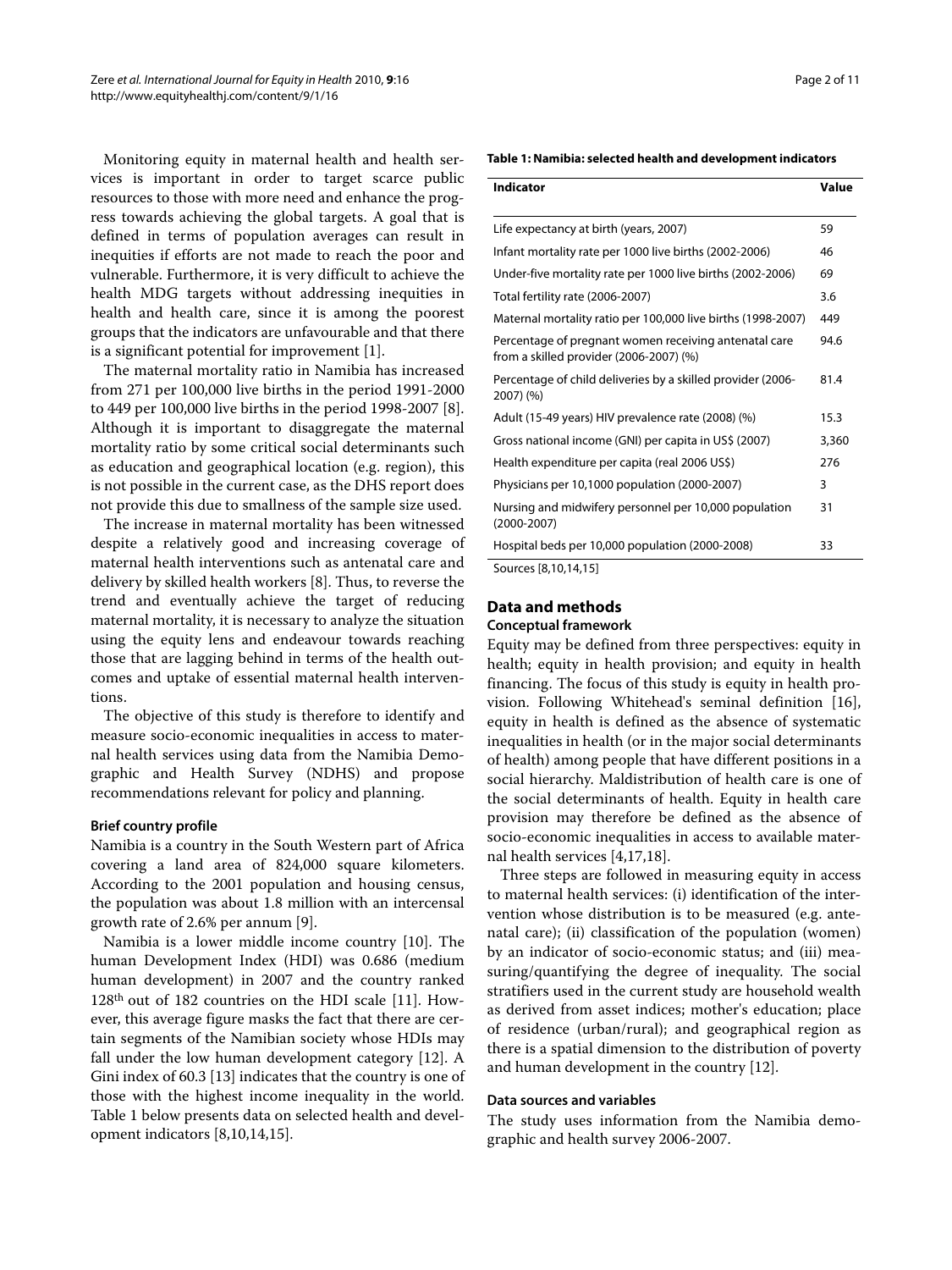The variables measured include antenatal and postnatal checkup, delivery and caesarean section.

# **Data analysis**

The health concentration curve and index as well as rateratios are used in measuring inequities. The concentration curve plots the cumulative proportion of the pregnant and parturient women ranked by their household wealth against the cumulative proportion of the health care variable (e.g. antenatal care). In other words, concentration curves capture the use of health interventions, cumulatively for each wealth quintile [\[19](#page-10-17)]. To demonstrate the use of the concentration curve, the case of use of modern contraception by women is presented in Figure [1](#page-2-0) using hypothetical data.

In the absence of wealth-related inequality in the use of modern contraception, the concentration curve overlaps with the diagonal line (line of equality). This implies that there are no inequities in the use of modern contraception. A concentration curve that lies below the diagonal line signifies the presence of inequities favouring the rich, i.e. there is a disproportionately higher rate of contraceptive use among the wealthiest groups than the poorest. When the concentration curve lies above the line of equality, there is inequity favouring the poor, i.e. more women in the poorest group use modern contraception compared to the wealthiest. The degree of inequity becomes more when the concentration curve is further from the line of equality.

Concentration curves are a good graphical illustration to identify whether socioeconomic inequality in some health sector variable exists and whether it is more pronounced at one point in time than another or in one country than another. However, they don't quantify the magnitude of inequality for convenient comparison across many time periods, countries, regions, or whatever may be chosen for comparison.

<span id="page-2-0"></span>

The concentration index that is computed from the concentration curve quantifies the degree of socio-economic inequality in a health variable and assumes values between -1 and +1. Its value is negative when the concentration curve is above the diagonal and positive when the curve is below the diagonal. In the absence of inequities (the concentration curve coinciding with the diagonal), the value of the concentration index is zero.

From grouped data, the concentration index (C) is computed in a spreadsheet programme using the formula [[20\]](#page-10-18):

$$
C = (p_1L_2 - p_2L_1) + (p_2L_3 - p_3L_2) + ... + (p_{T-1}L_T - p_TL_{T-1})
$$

Where *p* is the cumulative percent of the sample ranked by economic status (in this case the cumulative percentage of pregnant/parturient mothers ranked by wealth);

 $L(p)$  is the corresponding concentration curve ordinate (e.g. cumulative percentage of caesarean section); and

*T* is the number of socioeconomic groups (in this case  $T = 5$ , as there are five wealth quintiles)

To test for the statistical significance of the concentration index, standard errors can be computed using the formula given in Kakwani *et al* [\[21\]](#page-10-19). Data is analyzed using STATA 10 statistical software.

# **Results**

The socio-economic stratifiers used in this study are Geographical location (administrative region), Place of residence (urban/rural), mother's education and wealth quintile. Presentation of the results will therefore follow this sequence.

### **1. Geographical location**

No significant differences are observed in the regional distribution of the provision of antenatal care by a skilled provider. However, there is a remarkable difference in delivery by skilled health workers, caesarean section and postnatal checkup as can be observed from the Figure [2](#page-3-0) below.

For nearly more than half of the regions, delivery by skilled health providers and caesarean section fall short of the population averages. Khomas, the region where the capital city is located has the highest rates of delivery by skilled attendants and caesarean section. There are 70% more deliveries by trained health workers in Khomas than in Kunene region, which has the lowest rate (54.4%). The disparity with respect to caesarean section is very striking. The rate in Khomas region (26%) is about thirteen times that of the Caprivi region, which has the lowest rate of caesarean section (2.2%).

The geographical inequality seems to follow the distribution of the social determinants of health. Those regions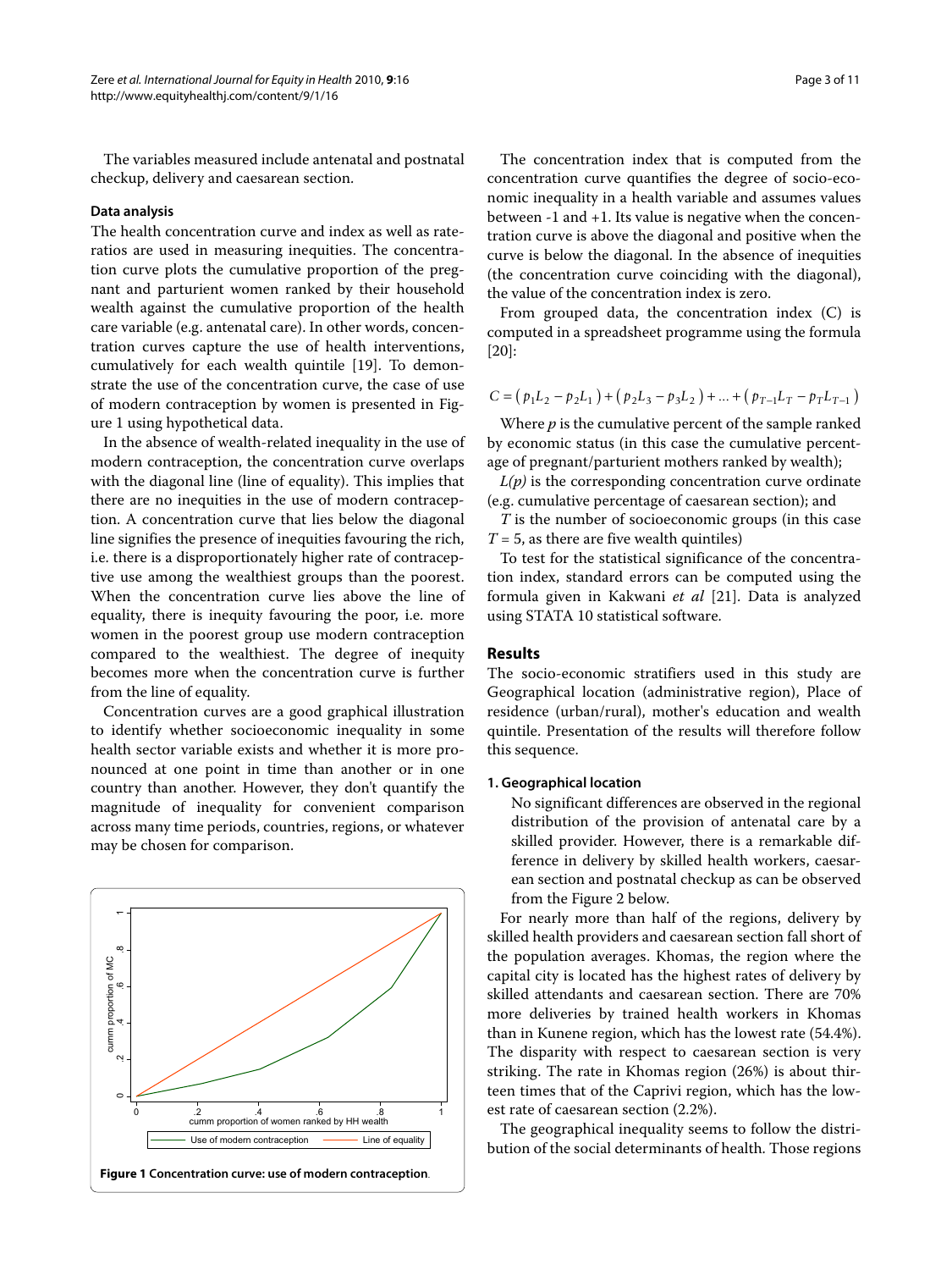<span id="page-3-0"></span>

that have the lowest human development index seem to have the lowest uptake of the basic maternal health interventions. The case of delivery by skilled health personnel, which is an important indicator of MDG 5 presented in Figure [3](#page-3-1) attests to this.

The majority of regions with HDI that is less than the national average have the lowest rates of delivery by skilled health providers (*r = 0.6270; P < 0.05* implying a moderately strong positive correlation). It is known that the HDI is a composite indicator comprising Income per capita, life expectancy at birth, adult literacy and gross school enrolment ratio. Hence, the distribution of uptake of maternal health interventions is also related to those components of the HDI, which are largely outside the health sector.

# **2. Mother's education**

As seen above, there is a significant inequality in the rates of caesarean section and delivery by skilled health workers favouring the educated. There is also inequality in the provision of antenatal care by skilled provider, although less pronounced (Figure [4](#page-4-0))

An increase in the mother's education from each level to the next higher level is associated with an increase in the uptake of interventions. The rate of caesarean section in women with post secondary education is about seven times that of women with no education (35.5% vs. 5%).

<span id="page-3-1"></span>

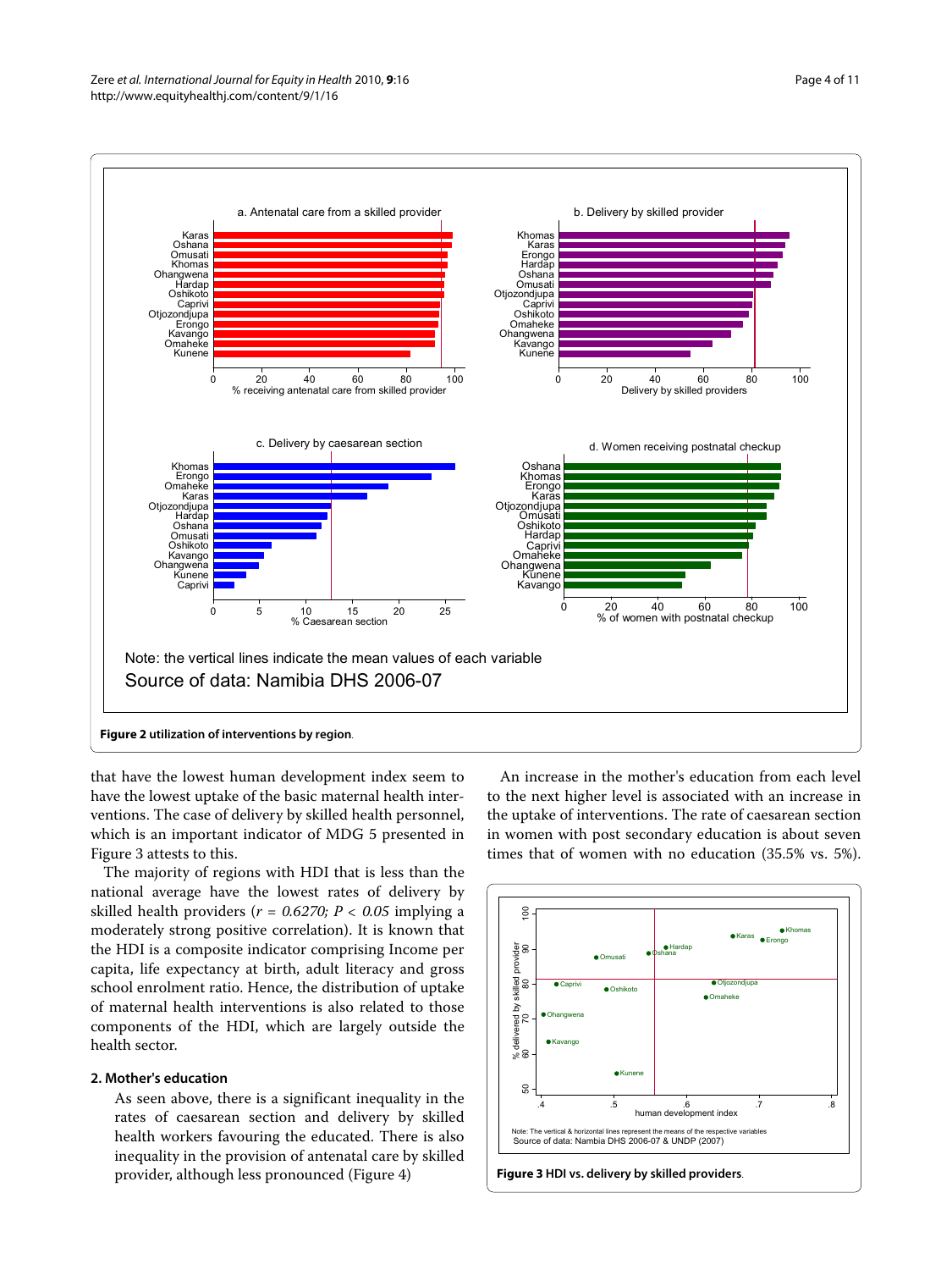<span id="page-4-0"></span>

Furthermore, women with post-secondary education are delivered by skilled providers twice as much as those with no education.

## **3. Place of residence: urban vs. rural**

Inequality in the use of interventions is mainly pronounced in antenatal care and delivery by a doctor; antenatal care and delivery in a private facility and delivery by caesarean section. The urban-rural rate ratios for the various maternal services are given in Table 2 below.

The rate-ratios that are less than one indicate that those interventions are used more by rural women than the urban ones. For example, a rate-ratio of 0.2 for home delivery indicates that women living in rural areas use home delivery about five times more (i.e. 1/0.2) than those living in urban areas. The same is true for delivery by traditional birth attendants and relatives/others, which are utilized more by women in rural areas. There is no urban-rural differential in antenatal care by skilled providers. However, women in urban areas are delivered by skilled providers 30% more than their rural counterparts.

#### **4. Household wealth**

One of the limitations of the demographic and health surveys is that they don't collect household income/ consumption expenditure data. Therefore, asset indices are computed using the ownership of assets to classify households into wealth quintiles. The wealth quintiles given in the NDHS are used in computing rate-ratios, the concentration index and concentration curve. Although some studies have shown that there is a close relationship between asset indices and consumption expenditure [\[22](#page-10-20)], others have discussed some of their limitations and cautioned against making inferences without taking into account the contextual factors [\[23](#page-10-21)].

The rate-ratios computed indicate that the uptake of interventions is more among the wealthiest quintile compared to the least wealthy. Table 3 below depicts this information.

High levels of socio-economic inequality with pro-rich bias are observed in antenatal care and delivery in private health facilities and antenatal care and delivery by a doctor. The rate-ratios less than one indicate that these interventions are mainly used by the poor. A rate-ratio of 0.06 for home delivery implies that home delivery among the poor is about 16 times that of the economically better-off (i.e. 1/0.06). There is a high level of inequality in delivery at a private health facility. However, it is also important to note that the rich use the public facilities 30% more than the poor for child delivery. This implies that the benefits of subsidized facilities also accrue to the better off.

Rate-ratios are easy to compute and understand. However, their limitation is that they only take into account the two extreme socio-economic groups - in this case wealth quintiles 1 and 5. This implies that the wealth quintiles in the middle (Quintiles 2, 3 and 4) are disregarded. Hence rate-ratios do not give a composite measure of inequality that takes into consideration all the wealth quintiles. To rectify this flaw of rate-ratios, concentration curves and concentration indices are used. Figure [5](#page-7-0) and Table 4 below present the concentration curves and concentration indices for place of antenatal care, place of delivery, antenatal care by skilled provider and delivery by skilled provider.

In Figure [5](#page-7-0)(a), antenatal care in a private facility is seen to be highly inequitable and to the advantage of the rich. The concentration curve is below the line of equality and the furthest compared to the others signifying marked levels of inequity. In contrast the concentration curve for antenatal care at home is above the diagonal implying that home antenatal care is concentrated among the poor. This inequality is significant as corroborated by the concentration index. Antenatal care in public facility does not show any socio-economic gradient, as it almost overlaps with the equality line.

A similar scenario is depicted in Figure [5\(](#page-7-0)b) with respect to delivery in a private facility, i.e. inequity with a pro-rich bias that is statistically significant and home delivery that is significantly more prevalent among the poor. However, delivery in public facilities shows a prorich inequality, even though the concentration curve is not far from the line of equality. Hence there is no socioeconomic inequality in delivery at public facilities among the wealthy and the poor.

The concentration curve for delivery by skilled health workers has a pro-rich bias; it is more concentrated among the wealthy. The concentration curve for antenatal care by skilled providers seems to overlap with the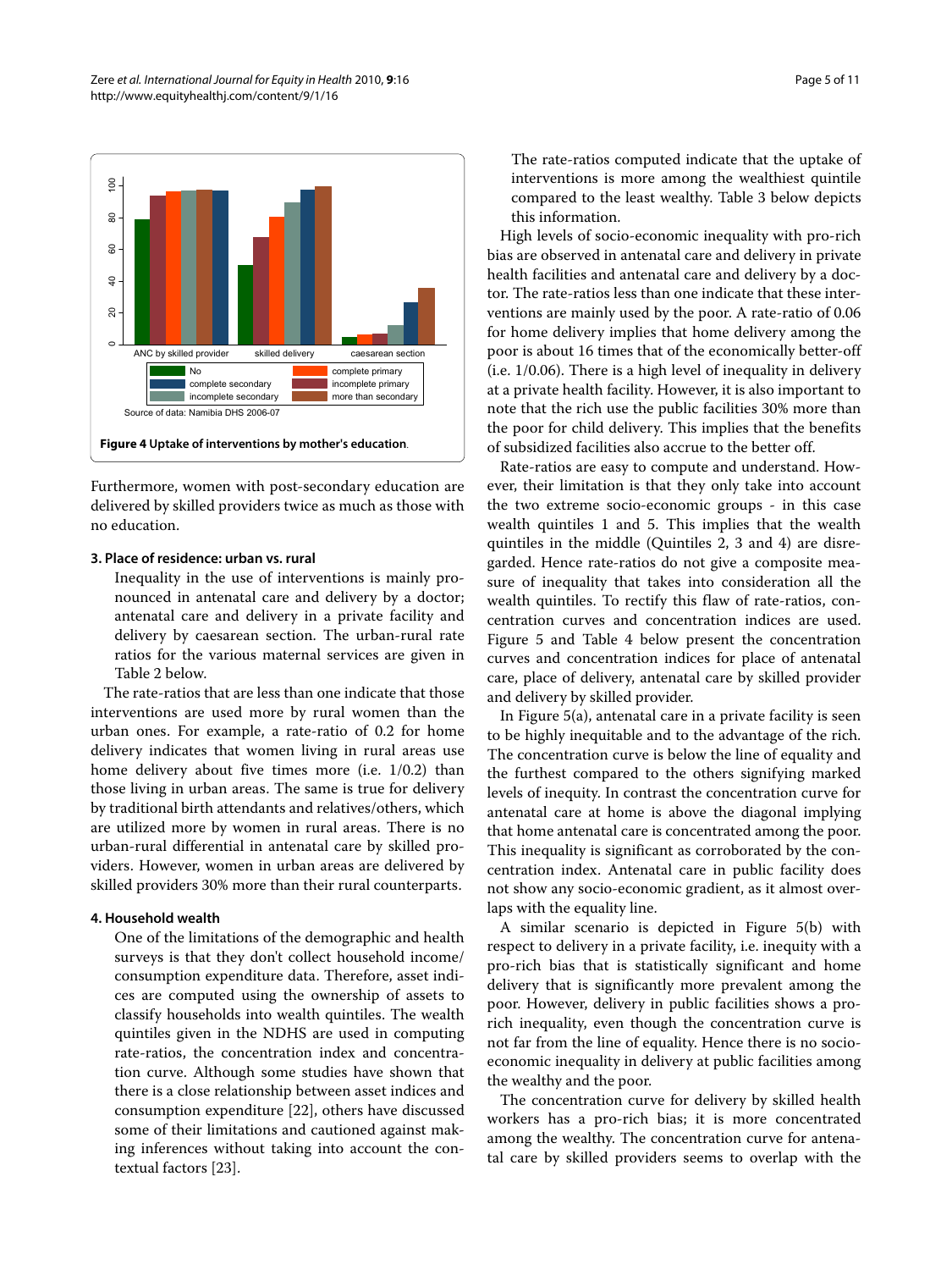| Intervention                              | <b>Population average rate</b> | Rate-ratio (urban/rural) |
|-------------------------------------------|--------------------------------|--------------------------|
| Delivery by a skilled provider            | 81.4                           | 1.3                      |
| Antenatal care from a skilled<br>provider | 94.6                           | 1.0                      |
| Delivery by caesarean section             | 12.7                           | 3.0                      |
| Place of ANC: public facility             | 90.1                           | 0.9                      |
| Place of ANC: private facility            | 7.9                            | 6.1                      |
| ANC provider: doctor                      | 16.1                           | 3.8                      |
| ANC provider: nurse/midwife               | 78.6                           | 0.8                      |
| Delivery: doctor                          | 18.6                           | 3.6                      |
| Delivery: nurse/midwife                   | 62.8                           | 0.98                     |
| Delivery: traditional birth<br>attendant  | 6.5                            | 0.2                      |
| Delivery: relative/other                  | 11.2                           | 0.2                      |
| Place of delivery: public                 | 76.3                           | 1.2                      |
| Place of delivery: private                | 4.6                            | 5.9                      |
| Place of delivery: Home                   | 18.6                           | 0.2                      |

#### **Table 2: Urban-rural rate-ratios for maternal health interventions**

Note: computed using data from Namibia DHS 2006-07

diagonal. However, the corresponding concentration index indicates that it also has a pro-rich orientation that is statistically significant.

Thus, although the population averages of the indicators, particularly receiving antenatal care from a skilled provider and delivery by skilled health workers are apparently good, the analysis shows that there are serious

socio-economic inequalities that are to the advantage of the wealthy.

The situation with caesarean section and postnatal checkup is not different from the above discussed scenarios where there is significantly unequal utilization of the services that favours the wealthy (Figure [6\)](#page-8-0).

## **Table 3: Rate-ratios for maternal health interventions by wealth quintile**

| <b>Intervention</b>                    | Rate-ratio (rich/poor)<br><b>Population average rate</b> |      |  |
|----------------------------------------|----------------------------------------------------------|------|--|
|                                        |                                                          |      |  |
| Delivery by a skilled provider         | 81.4                                                     | 1.63 |  |
| Antenatal care from a skilled provider | 94.6                                                     | 1.06 |  |
| Delivery by caesarean section          | 12.7                                                     | 7.73 |  |
| Place of ANC: public facility          | 90.1                                                     | 0.67 |  |
| Place of ANC: private facility         | 7.9                                                      | 65.2 |  |
| ANC provider: doctor                   | 16.1                                                     | 13.4 |  |
| ANC provider: nurse/midwife            | 78.6                                                     | 0.59 |  |
| Delivery: doctor                       | 18.6                                                     | 10.6 |  |
| Delivery: nurse/midwife                | 62.8                                                     | 0.86 |  |
| Delivery: traditional birth attendant  | 6.5                                                      | 0.05 |  |
| Delivery: relative/other               | 11.2                                                     | 0.06 |  |
| Place of delivery: public              | 76.3                                                     | 1.3  |  |
| Place of delivery: private             | 4.6                                                      | 213  |  |
| Place of delivery: Home                | 18.6                                                     | 0.06 |  |

Note: computed using data from Namibia DHS 2006-07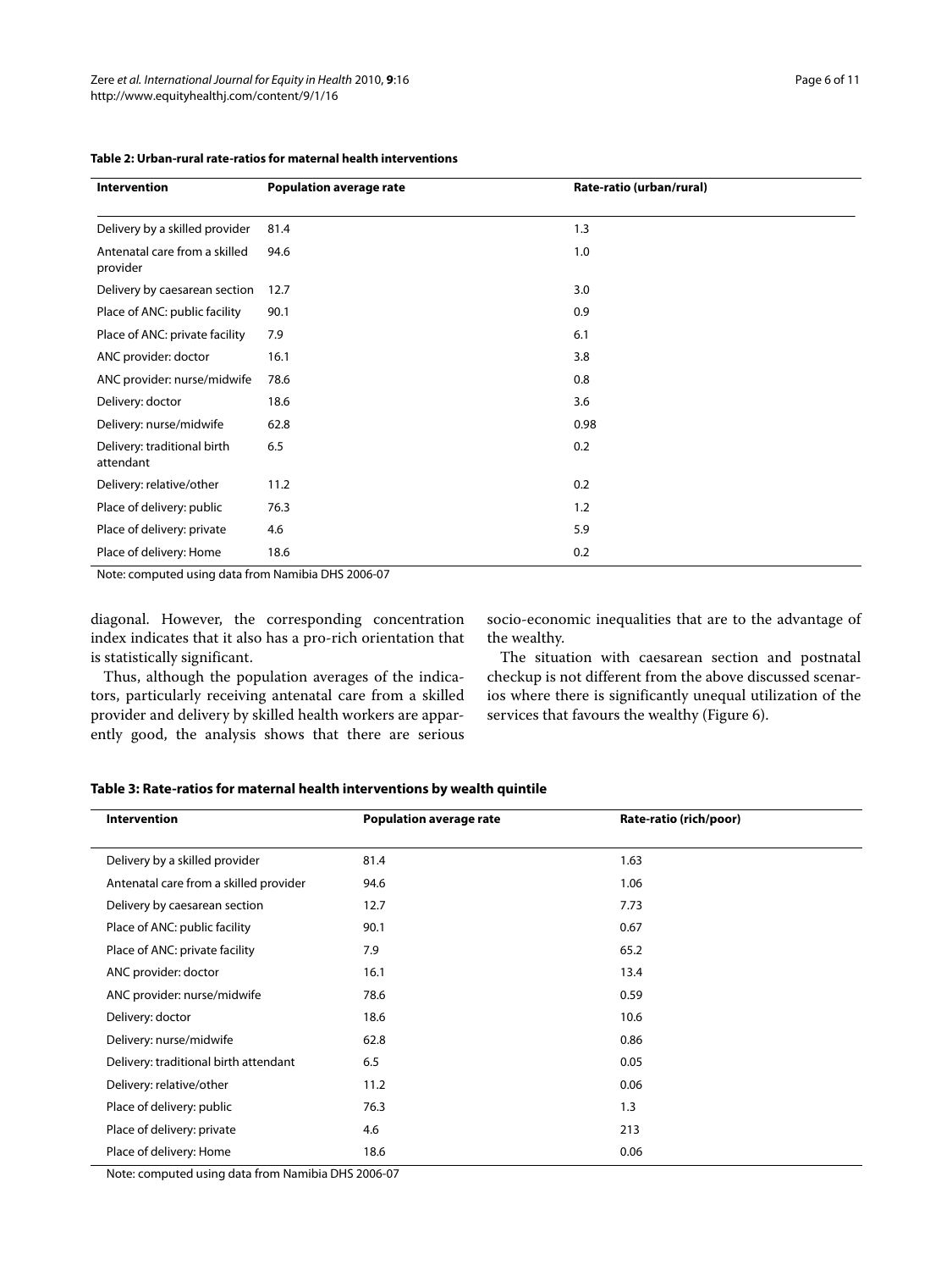| Intervention                             | concentration index | <b>Standard error</b> | 95% confidence interval |           |
|------------------------------------------|---------------------|-----------------------|-------------------------|-----------|
|                                          |                     |                       | Lower                   | Upper     |
| Antenatal care by<br>skilled provider    | 0.0130              | 0.0045                | 0.0042                  | 0.0218    |
| delivery by skilled<br>provider          | 0.0943              | 0.0248                | 0.0457                  | 0.1429    |
| Antenatal care: public<br>facility       | $-0.0541*$          | 0.0397                | $-0.1319$               | 0.0237    |
| Antenatal care: private<br>facility      | 0.6435              | 0.0692                | 0.5079                  | 0.7791    |
| Antenatal care at<br>home                | $-0.3409$           | 0.0785                | $-0.4948$               | $-0.1870$ |
| Delivery: public facility                | $0.0607*$           | 0.0353                | $-0.0085$               | 0.1299    |
| delivery: private facility               | 0.6979              | 0.0903                | 0.5209                  | 0.8749    |
| Delivery at home                         | $-0.4145$           | 0.1019                | $-0.6142$               | $-0.2148$ |
| Postnatal checkup                        | 0.0835              | 0.0006                | 0.0823                  | 0.0847    |
| Delivery by cesarean<br>section          | 0.3899              | 0.0662                | 0.2601                  | 0.5196    |
| Delivery: doctor                         | 0.4326              | 0.0744                | 0.2868                  | 0.5784    |
| Delivery: nurse/<br>midwife              | $-0.0059*$          | 0.0504                | $-0.1047$               | 0.0929    |
| Delivery: traditional<br>birth attendant | $-0.4700$           | 0.1228                | $-0.7107$               | $-0.2293$ |
| Delivery: relative/other                 | $-0.3834$           | 0.0981                | $-0.5757$               | $-0.1911$ |

# **Table 4: Concentration indices for maternal health interventions**

\* Not significant at p < 0.05

Both of the above interventions are highly utilized by the wealthy compared to the poor. It is clearly seen that the concentration index for caesarean section is far below the diagonal line indicating a severe degree of socio-economic inequality in the rate of caesarean section with a bias against the poor. Similarly, postnatal checkup demonstrates the same trend, although the extent of pro-rich inequality is less than that of caesarean section.

#### **Discussion**

This paper has attempted to assess inequities in access to basic maternal health interventions with a view to identifying constraints that may impede progress towards the MDG 5 target of reducing maternal mortality. The findings demonstrate that in the absence of targeted interventions, the achievement of MDG 5 target will be difficult.

The findings indicate significant spatial inequalities in the utilization of basic maternal health interventions. This is in line with previous studies [\[2](#page-10-1)[,5](#page-10-2)]. Use of skilled providers for child delivery services is much below the national average in three regions: Kavango, Kunene and Ohangwena. The rate in other four regions is also less than the national average of 81.4%, although it is better

than the three regions mentioned above. Thus, it is evident that resource allocation decisions based on the national average figures may not lead to appropriate targeting of the scarce maternal health resources and that the regions who need it more may not receive what is due to them to achieve the target of reducing maternal mortality.

The inverse relationship between delivery by skilled attendants and maternal mortality has been well-established [[24\]](#page-10-22). Thus, to reduce the increasing levels of maternal mortality ratio and expedite progress towards the MDG 5 target, it is necessary to focus all efforts and interventions towards those regions that have worse-off indicators in terms of access to maternal health interventions.

The regions that have lower coverage of the basic maternal interventions are also the ones that have low human development index. Hence, to improve maternal health and promote equity, it is necessary to launch a multi-sectoral action that also addresses the social determinants of health such as poverty and levels of education in line with the recommendations of the Commission on Social Determinants of Health.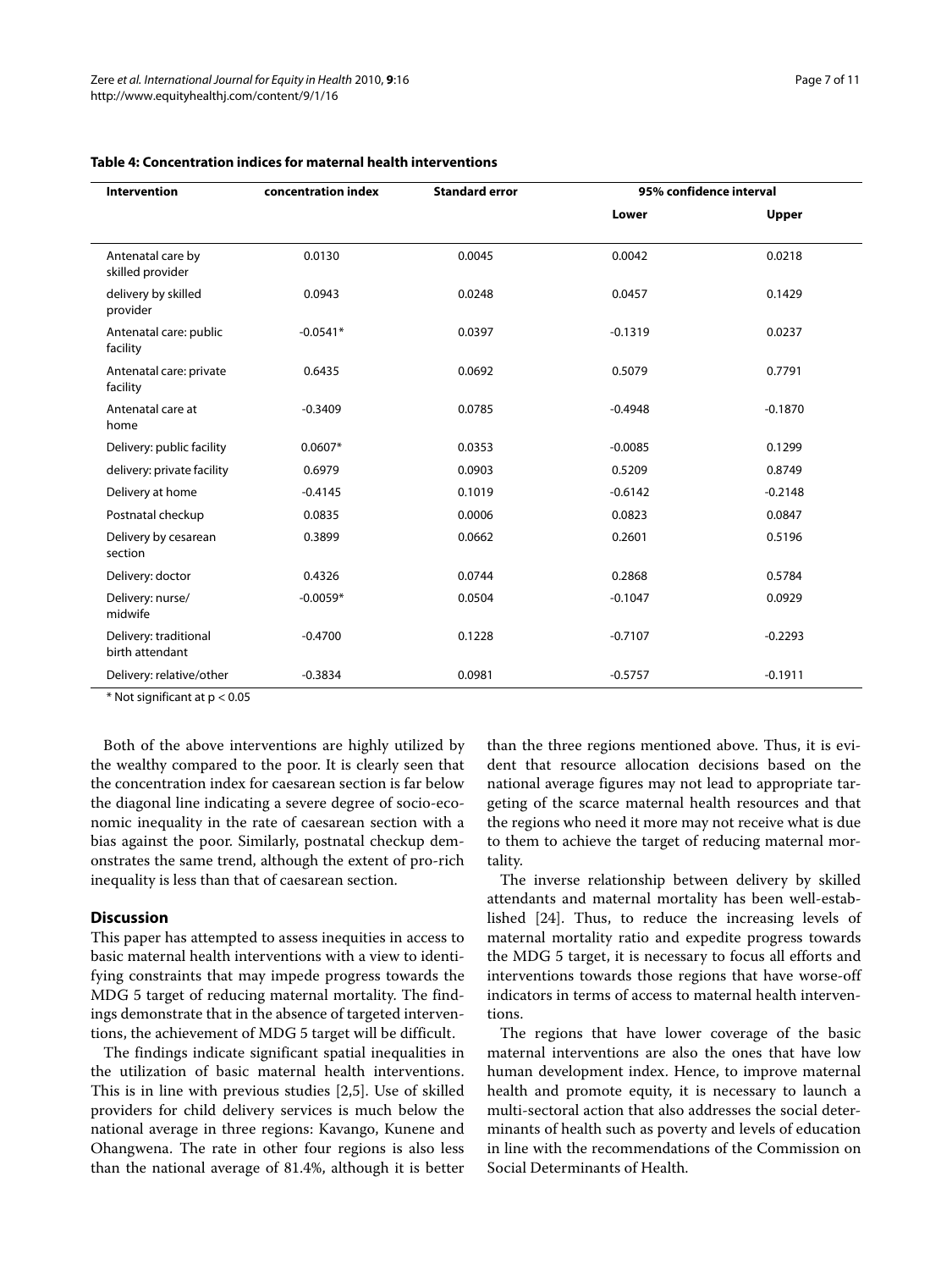<span id="page-7-0"></span>

The rate of caesarean section in the region with the highest rate (Khomas) is 13 times more than that of Caprivi with the lowest rate. Three regions - Caprivi, Kunene and Ohangwena - have rates that are less than 5%. In contrast three regions - Erongo, Khomas and Omaheke - have caesarean section rates well above 15%. This indicates that there are regions of under-coverage as well as region where there is over-provision of caesarean section. Although there is a debate, a population-based rate of 5-15% has been considered as the acceptable level for cesarean section to ensure the best outcomes for mothers and children [\[25](#page-10-23)]. The proportion of deliveries by cesarean sections in a geographical area is a measure of access to and use of obstetric emergency care for averting maternal and neonatal deaths. Therefore, it is evident that there is limited access to comprehensive emergency obstetric care in a third of the regions mentioned that requires urgent action.

Education-related inequalities in the rate of cesarean section and delivery by skilled providers are more pronounced that those of antenatal care by skilled providers. There is an excess utilization of cesarean section among

women with post-secondary education. This is more than twice the threshold for the acceptable limit of cesarean section. Almost all women with post-secondary education are delivered by skilled providers compared to about half of those with no education. Women who are primary school complete use skilled providers for delivery 60% more than those with no education. Women's education influences health outcomes through a variety of channels including health-seeking behaviors and earning opportunities. In Namibia, income poverty has a very wide variability by educational groupings. The 2003/2004 household income and expenditure survey indicates that while the incidence of poverty among those without formal education is 41.4%, it is only 0.5% among those with tertiary education [\[13](#page-10-10)]. These may influence the demand for maternal health services. As stated above, it is therefore necessary to improve mother's level of education and its correlates in order to bridge the inequity and improve uptake of essential maternal health interventions.

A significant rural-urban inequality in the use of interventions is also observed. Delivery by cesarean section, antenatal care in a private facility, antenatal care by a doc-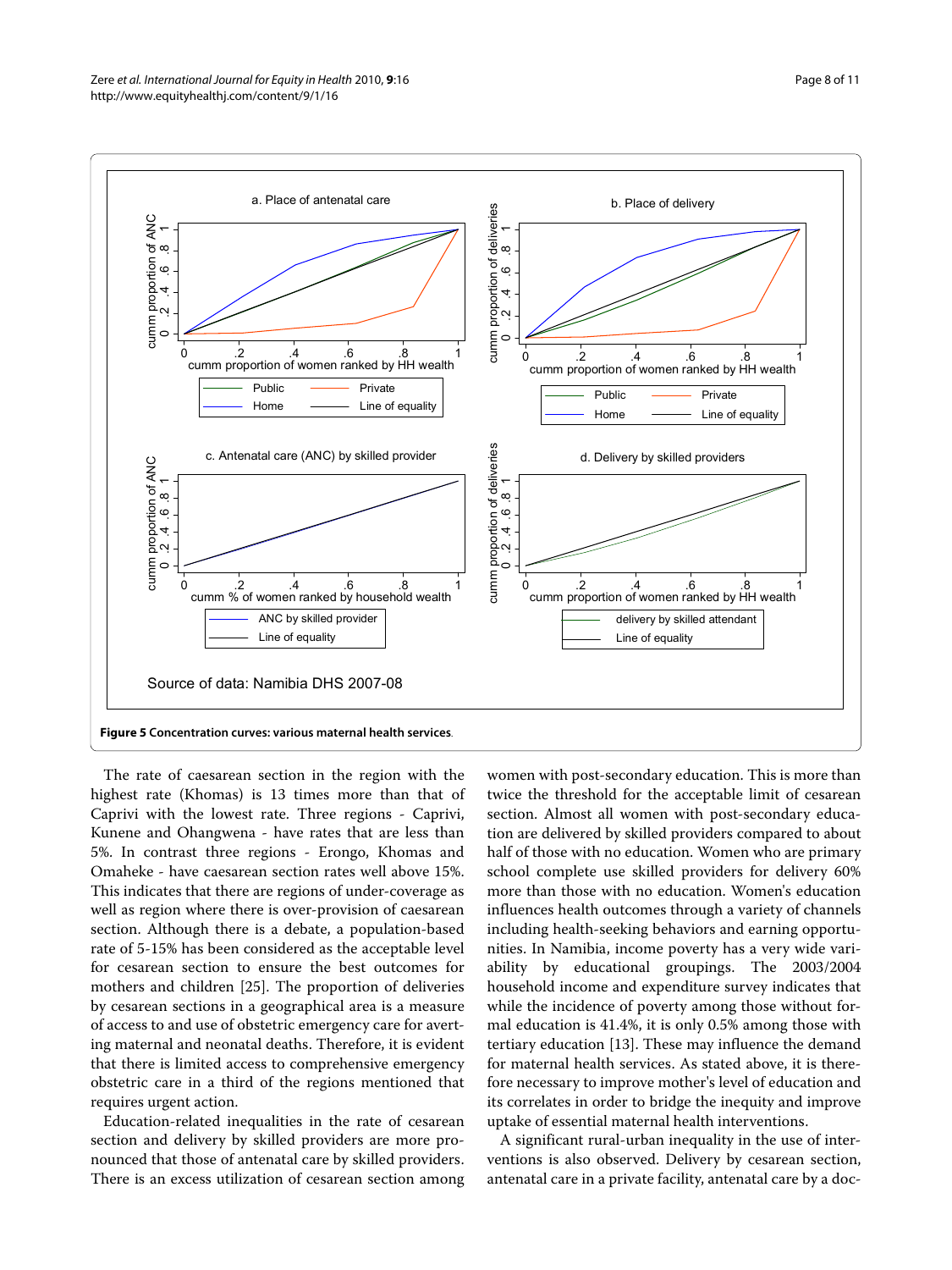<span id="page-8-0"></span>

tor, delivery by a doctor, delivery in a private facility and delivery by a skilled attendant demonstrate inequalities in favour of the rich. Use of private facilities and doctors for antenatal care and delivery and cesarean section is lowest in rural areas. In contrast, rural women use more of delivery by traditional birth attendant, delivery by a relative/ other, delivery at home. However, antenatal care by a skilled provider does not show any significant inequalities between urban and rural areas, which may indicate that although mothers access health facilities for ANC, only a proportion of these offer delivery services. Women in urban areas also make more use of delivery services in public facilities compared to those in rural areas. This may perhaps be linked to the levels of poverty and educational status, which also manifest rural-urban disparity.

The concentration curves and indices indicate significant pro-wealthy inequalities in antenatal care and delivery by skilled providers; delivery in public and private health care facilities; delivery by cesarean section; and post-natal checkup. In contrast concentration curves and indices for antenatal care and delivery at home have a pro-poor bias.

Addressing the poor-rich inequalities in delivery care by skilled attendants is essential for achieving the MDGs for maternal health [[3\]](#page-10-24). However, the low rate of delivery by skilled personnel in some of the regions, among the less educated, rural areas and the less wealthy is of concern, as the groups where most of the improvements in maternal health are expected have a limited access. This will lead to a slow progress in halting the current trend of increasing maternal mortality ratio and achievement of the MDG 5 targets.

The case of cesarean section is also another area of concern, as conditions that require comprehensive emergency obstetric care are major causes of maternal mortality. Under-provision among the poor, rural areas, less educated and regions with low human development index and over-provision among the wealthiest, more educated, urban areas and regions with high human development signal the need for re-allocation and target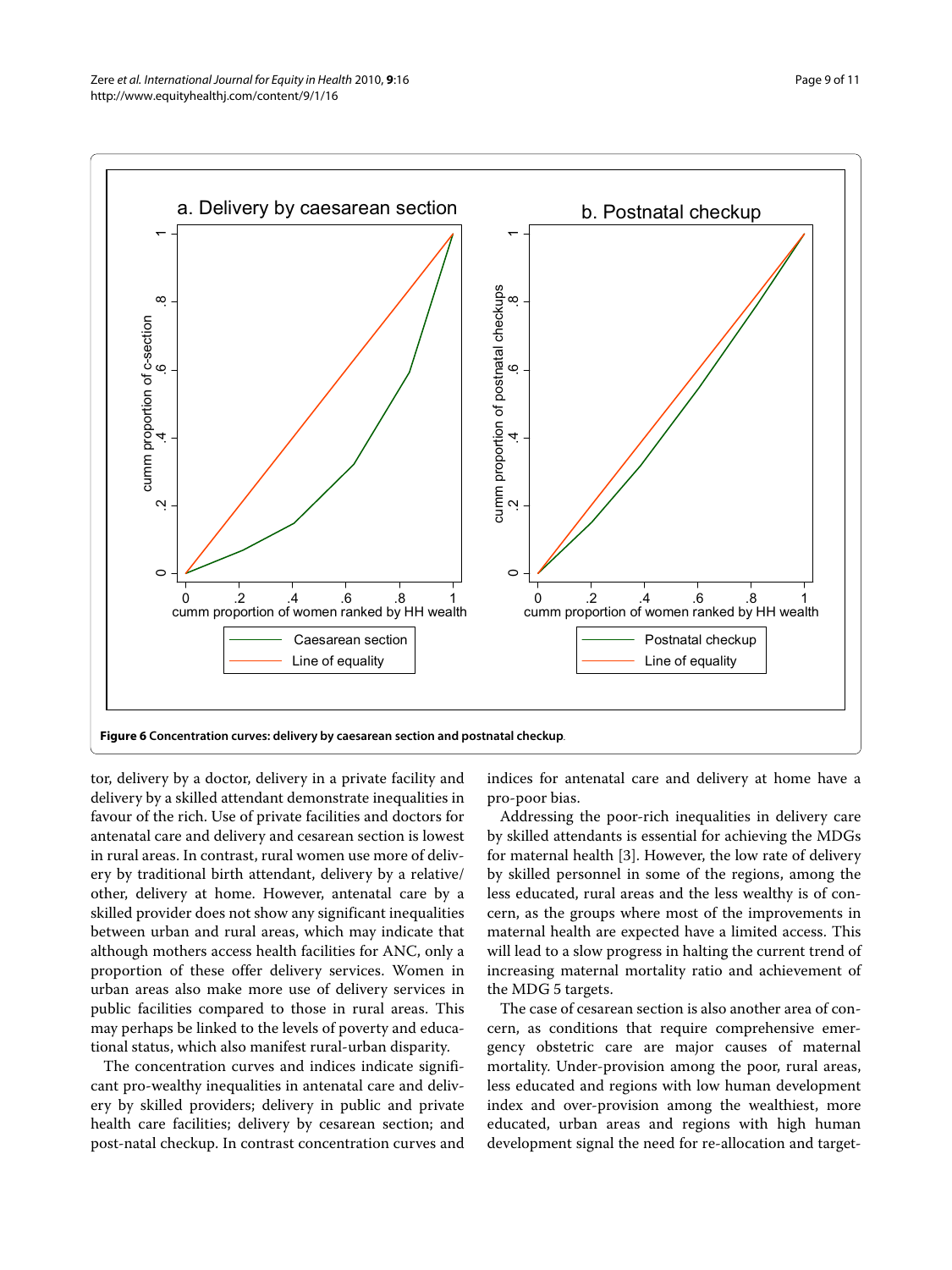ing of the available resources in order to make a significant contribution to the reduction of maternal mortality in line with the MDG 5 target.

The inequities observed in this study may be explained by demand and supply side factors [\[3](#page-10-24),[23](#page-10-21)]. For example mother's education may affect health-seeking behaviour and together with household wealth may also constrain the demand for services. The NDHS 2006-07 indicates that almost all women pay for delivery mainly in cash and to a lesser extent in kind. About 86% of women who had live births in the five years preceding the survey paid in cash [\[8](#page-10-5)]. For the majority (85%), the payment was less than 50 Namibian dollars (about US\$ 7 at the then prevailing exchange rate). Adding to this the indirect costs that the women and those accompanying them are likely to incur (e.g. transport cost), payment for deliveries could be a barrier to use of delivery services by trained providers for those poorest segments of the population. It is therefore worthwhile to revisit the policy of charging women for delivery services and possibly make blanket exemptions in those regions where the poverty levels/ HDI are the lowest in order to increase uptake of interventions caused by demand side factors. It should also be noted that the revenue generated from these payments for delivery is a very negligible fraction of the total government expenditure on health [[14\]](#page-10-11) and that it doesn't play a significant role in terms of revenue generation.

The increasing trend in the maternal mortality ratio may also be related to the supply of services. In 2005/06, only 11.8% of health facilities provided comprehensive emergency obstetric care, which in addition to those services under basic emergency obstetric care, includes blood transfusion and the provision of caesarean section. Furthermore, no health centres provided basic emergency obstetric care [[26\]](#page-10-25).

With per capita expenditure on health of US\$ 276 in 2006, the country is in a better off position than most countries in the African region, where the average per capita expenditure on health in 2006 was US\$ 58 [\[14](#page-10-11)]. Therefore it is necessary to address possible allocative inefficiency, where resources may be allocated in purchasing the non-optimal mix of inputs and/or producing the non-optimal mix of outputs. The non-provision of basic emergency obstetric care at the health centre level may, among other things, imply the presence of regulatory frameworks that do not allow junior level health workers to provide the basic services (signal functions). To halt the upward trend in maternal mortality ratio, bottlenecks related to policy and regulatory frameworks have to be addressed and issues of possible task-shifting be explored.

Inequality in the distribution of health care inputs is also one of the important factors that may contribute to the limited access to essential maternal health services,

consequently leading to increase in the maternal mortality ratio. The Namibia health and social services system review indicated a health worker density of 3 per 1,000 population [[26](#page-10-25)], which is well above the estimated minimum level of health workforce density of 2.5 per 1000 population required to achieve 80% coverage of immunization and delivery by skilled attendants [\[27](#page-10-26)]. However, a breakdown of this national figure indicates that while the health workforce density in the private sector was 8 per 1000 (high density), in the public sector it was only 2 (low density), which is below the threshold stated above.

Explaining inequities to maternal health interventions in terms of demand and supply fits well with the three delays model [\[28](#page-10-27)]. This model proposes three barriers to accessing maternal health services: (i) delay in decision to seek care; (ii) delay in getting to the facility; and (iii) delay in getting the appropriate care once at the facility. The first two delays are demand-side barriers, which may be affected by mother's education, household wealth and community-level factors such as the levels of poverty, which also have a bearing on the intra-household resource allocation and inequities. It can be discerned that the causes of inequities in the utilization of maternal health interventions are those that may explain the delays model. However, this study recommends that the causes of the inequities be identified using a decomposable concentration index [\[20](#page-10-18)] in order to target resources at the root causes of the inequities.

In the presence of inequities, achievement of the MDG and other national and international targets becomes elusive. The segment of society that has more need is left out, thus impeding progress towards the cherished goals. Some of the access gradients observed, including educational status and geographical location, lie outside the health sector. Hence, addressing inequities in access to maternal health services should not only be seen as a health systems issue. The social determinants of health have to be tackled through multi-sectoral approaches in line with the principles of Primary Health Care [\[29](#page-10-28)] and the recommendations of the Commission on Social Determinants of Health [\[18\]](#page-10-16). The above-mentioned factors that are outside the health sector can be tackled through action points within the three overarching recommendations of the Commission on Social Determinants of Health [\[18\]](#page-10-16). To this end, it is necessary to assess the contribution of each of the above determinants to the overall inequality in access to the various maternal health interventions.

#### **Competing interests**

The authors declare that they have no competing interests.

#### **Authors' contributions**

EZ designed the study, performed the analysis and drafted the report; PT, OW, JK, CM and TM participated in the write-up and revision of the manuscript. All authors read and approved the final manuscript.